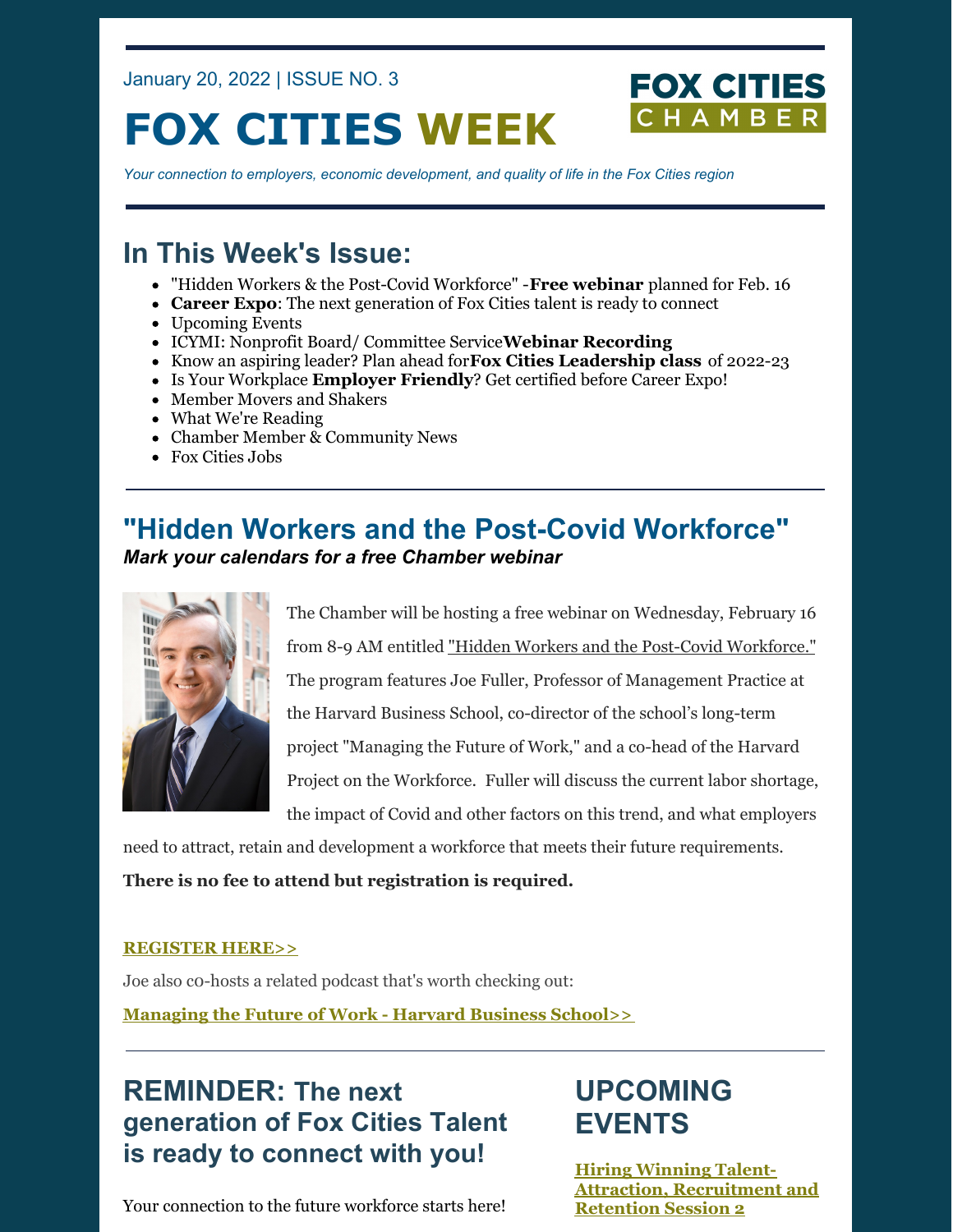The Fox Cities Career Expo is planned for March 8 and 9 at the Fox Cities Convention Center. The agenda is as follows:

### **Day 1 (March 8)**

8TH GRADE STUDENTS ONLY: More than 2,000 8th-grade students will visit your booth to have conversations about careers your company offers.

### **Day 2 (March 9)**

HIGH SCHOOL STUDENTS ONLY: Ninth through 12th-grade students have the opportunity to make connections with local employers. This includes break-out learning sessions plus 1:1 conversations at your booth about your company, open opportunities, internships/apprenticeships, and career paths.

We are now accepting employer registration for booths. **[Register](https://www.jotform.com/form/212994274213154) here >>**



### **ICYMI: Learn about Nonprofit Board / Committee Service**

Watch this recent webinar that explores nonprofit board and committee service, presented by Nonprofit Leadership Initiative, a program within the Community Foundation for the Fox Valley Region, and hosted by Pulse Young Professionals, Heart of the Valley Chamber and Fox West Chamber.

# **Know an aspiring leader?**

*Plan ahead for the 2022-23 Leadership Fox Cities class*

Leadership Fox Cities is a premier leadership development program in our community. Start February 1, 2022 8 AM - 12 noon FVTC D.J. Bordini Center 5 N Systems Drive, Appleton

#### **[Scooter's](https://business.foxcitieschamber.com/events/details/scooter-s-coffee-grand-opening-and-ribbon-cutting-17440) Coffee Grand**

**Opening and Ribbon Cutting** February 4, 2022 11 - 11:30 AM 901 E. Airport Rd., Menasha

### **[WEBINAR:](https://business.foxcitieschamber.com/events/details/hidden-workers-and-the-post-covid-workforce-17446) Hidden Workers**

**and the Post Covid Workforce** February 16, 2022 8-9 AM Virtual

#### **[Future](https://foxcitieschamber.com/talent/future-fox-cities-fox-cities-chamber/) Fox Cities Career Expo**

March 8 & 9, 2022 Fox Cities Exhibition Center *[Reserve](https://form.jotform.com/212994274213154) your booth now! Be a [volunteer](https://form.jotform.com/212994739819172)*

#### **[Women](https://files.constantcontact.com/53abff8e001/f6215e6f-6e1a-4aed-b578-a68a5b8a5200.pdf) in the Pipe Trades Open House** March 8, 2022

4 - 6:30 PM UA 400 Training Facility 2700 Northridge Dr., Kaukauna

### **Business After Hours at Best Western Premier Bridgewood Resort Hotel** March 10, 2022

5-7 PM 1000 Cameron Way, Neenah

### **[Excellence](https://foxcitieschamber.com/talent/excellence-in-education-awards-fox-cities-chamber/) in Education**

**Shining Star Awards** April 5, 2022 5 PM Red Lion Hotel Paper Valley *[Nominate](https://form.jotform.com/213205214034135) an educator!*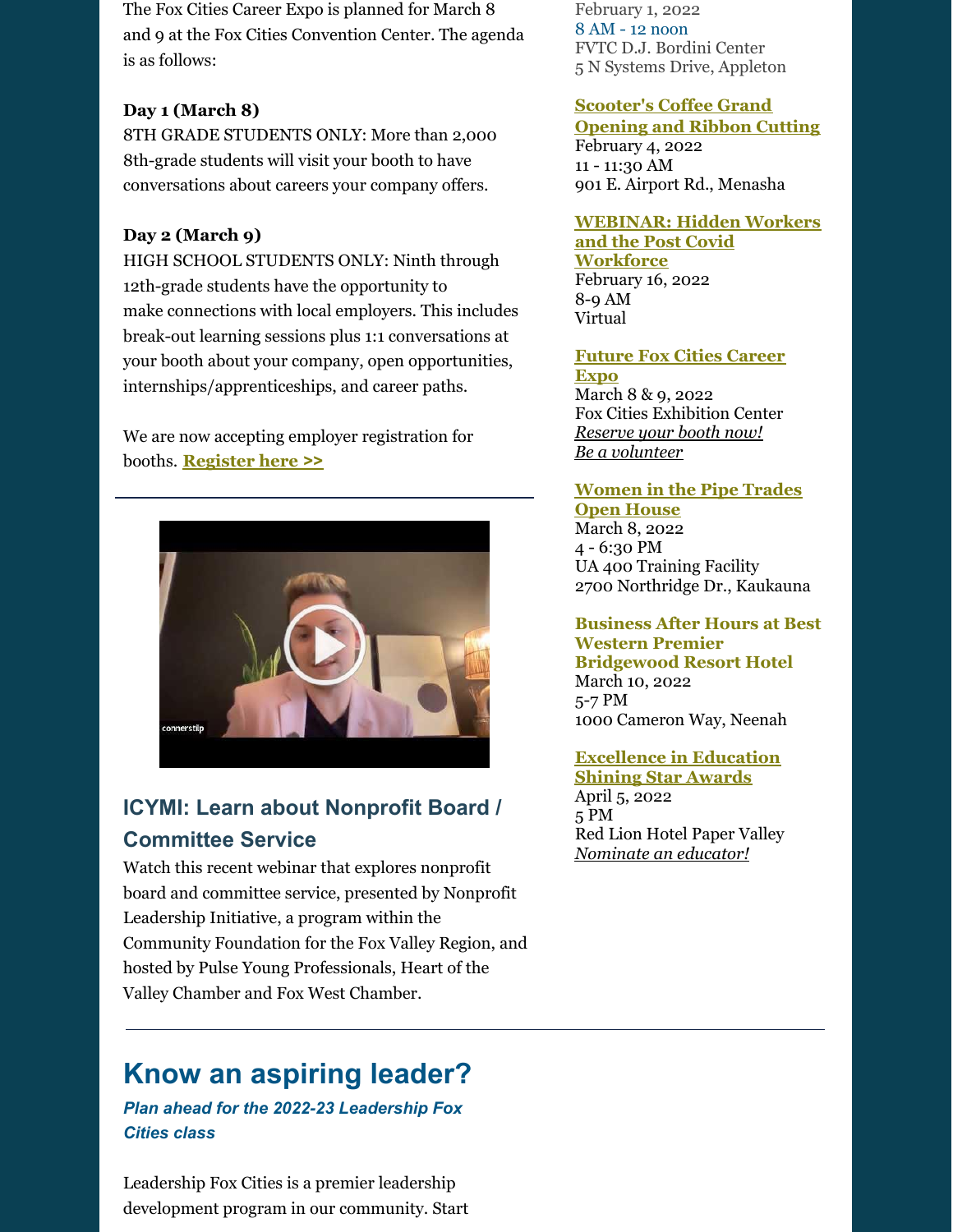thinking now about a budding or aspiring leader at your organization who would benefit from the program. Applications for the 2022/23 class will be accepted starting May 2 and close on June 27. **[Learn](https://foxcitieschamber.com/leadershipfoxcities) more here**. Text Lin



### **Is your workplace employee friendly?**

*Get certified as an Employee Friendly Workplace before Career Expo for special benefits!*



Employers certified as an Employee Friendly Workplace (EFW) have a competitive advantage in retaining and recruiting top talent, and also receive special Chamber benefits. Now, EFW-certified employers who participate in the Fox Cities Career Expo will receive additional perks specific to that event, including special name badges, the potential for media interviews (we will direct any media inquiries to EFW employers first), and a student briefing on what EFW means so they can seek out those employers. Start now and you can be certified in time for the expo! **[Learn](https://foxcitieschamber.com/employee-friendly-workplace) more here.**

# **Member Movers and Shakers**

**Julie [Heiberger](https://foxcitieschamber.com/news/2022/01/19/member-news/heiberger-becomes-minority-owner-at-hoffman/)**, Hoffman Planning, Design & [Construction,](https://www.hoffman.net/en-us/default.aspx) Inc., has become the newest minority owner at the firm.

**Josh [Kilgas](https://foxcitieschamber.com/news/2022/01/19/member-news/josh-kilgas-promoted-at-united-way/)** was promoted to Vice President of Resource Development at United Way Fox Cities.

# **What we're reading ...**

### **What employers need to know: State of WI Working Women**

Read the results of a survey, conducted by Kane Insights, of nearly 1,000 women across the state of Wisconsin to find out about the challenges facing working women, coupled with actions that companies can take to improve these figures. This report represents the first detailed study ever conducted of

### **Employers expecting average employee raises of 3.4 percent this year**

Employers are expecting employee pay to rise by an average of 3.4 percent in 2022, [according](https://www.wtwco.com/en-US/News/2022/01/us-employers-again-boosting-2022-pay-raises-wtw-survey-finds) to a Willis Towers Watson survey.

The survey of 1,004 U.S. companies from October to November found companies budgeted for a 3.4 percent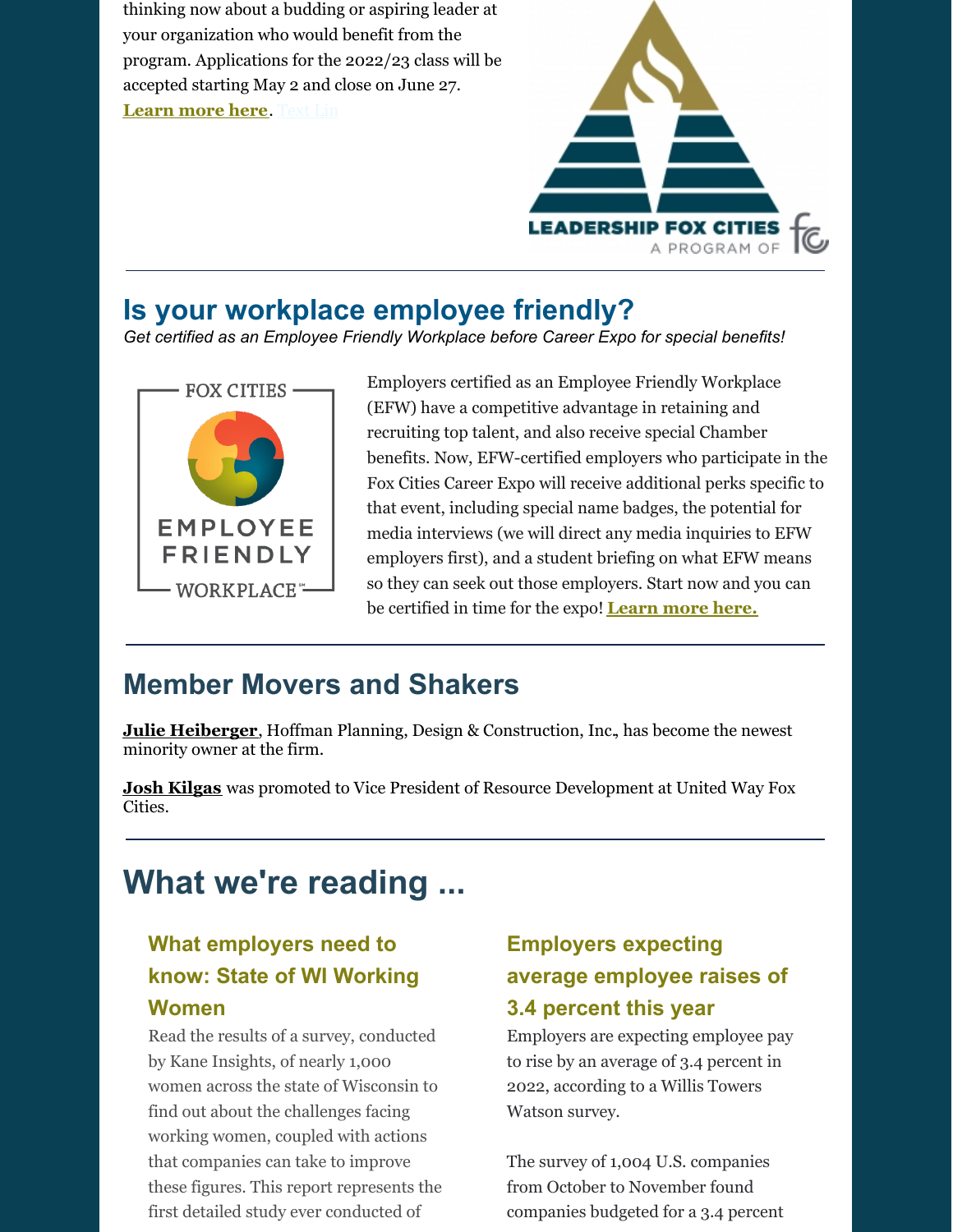Wisconsin working women, assessing their current feelings of wellbeing, support and satisfaction with their jobs and wider industries, including their levels of stress and what they need to make work, work for them. **Read [report](https://www.kanecommgroup.com/kane-insights) >>**

raise, up from the average 3 percent increase employers expected to give in 2022 in June of last year..

**Read [More>>](https://thehill.com/policy/finance/590250-employers-expecting-average-employee-raises-of-34-percent-this-year-survey)**

# **Chamber Member & Community News**

### **ACP expands broadband benefit for millions**

AT&T and Cricket Wireless have opened enrollment for the new federal Affordable Connectivity Program (ACP) which is helping expand benefits for millions of Americans.

The ACP replaces the temporary Emergency Broadband Benefit (EBB). ACP will provide eligible households with a benefit of up to \$30 a month to help reduce the cost of broadband service. Households on qualifying Tribal lands will be eligible for \$75 a month.

#### **[Learn](https://about.att.com/story/2021/affordable-connectivity-program-participation.html) more >>**

### **Learn about subcontracting opportunities for new project**

The New North is working with large development projects in our region and connecting supplier opportunities to diverse businesses. Click here to see an [announcement](https://files.constantcontact.com/53abff8e001/6c0b79ee-5dff-489b-9e55-caa8634e643b.pdf) of a new construction project and subcontractor opportunities.

Because some businesses may not be certified as a subcontractor / supplier, they are hosting virtual sessions to help you prepare:

**Small Business Basics: SAM.gov and Diverse Business Certifications** *[Register](https://www.wispro.org/event/small-business-basics-sam-gov-and-diverse-business-certifications-virtual-2/) for Jan. 28 webinar [Register](https://www.wispro.org/event/small-business-basics-sam-gov-and-diverse-business-certifications-virtual/) for Feb. 2 webinar*

### **22 insights for 2022**

For each of the last 12 years, the NEW Manufacturing Alliance's Manufacturing Vitality Index has provided key insights that have guided the organization's work and directed resources toward needs in the 18-county New North region. Working in partnership with the University of Wisconsin-Oshkosh Strategic Research Center, NEWMA's 2022 study paints a picture of strong financial optimism tempered by significant workforce and supply chain challenges.

#### **Read [More](https://www.insightonbusiness.com/insightonmanufacturing/articles/coverstory/22-insights-for-2022/article_a834c0bc-73cb-11ec-9320-6385dfe071cc.html) >>**

**Read all [member](https://foxcitieschamber.com/news/1/) news here>>**

# **Fox Cities Jobs**

**Behavior [Technician](http://foxcitieschamber.chambermaster.com/jobs/info/healthcare-behavior-technician-4861) / Wisconsin Early Autism Project**

#### **See all job [postings](http://foxcitieschamber.chambermaster.com/jobs?o=Date&d=1)**>>

**Did you know that posting your open [positions](https://foxcitieschamber.com/membertoolkit) on our web site is a perk of being a Chamber [member?](https://foxcitieschamber.com/membertoolkit) To learn more and post a job,**